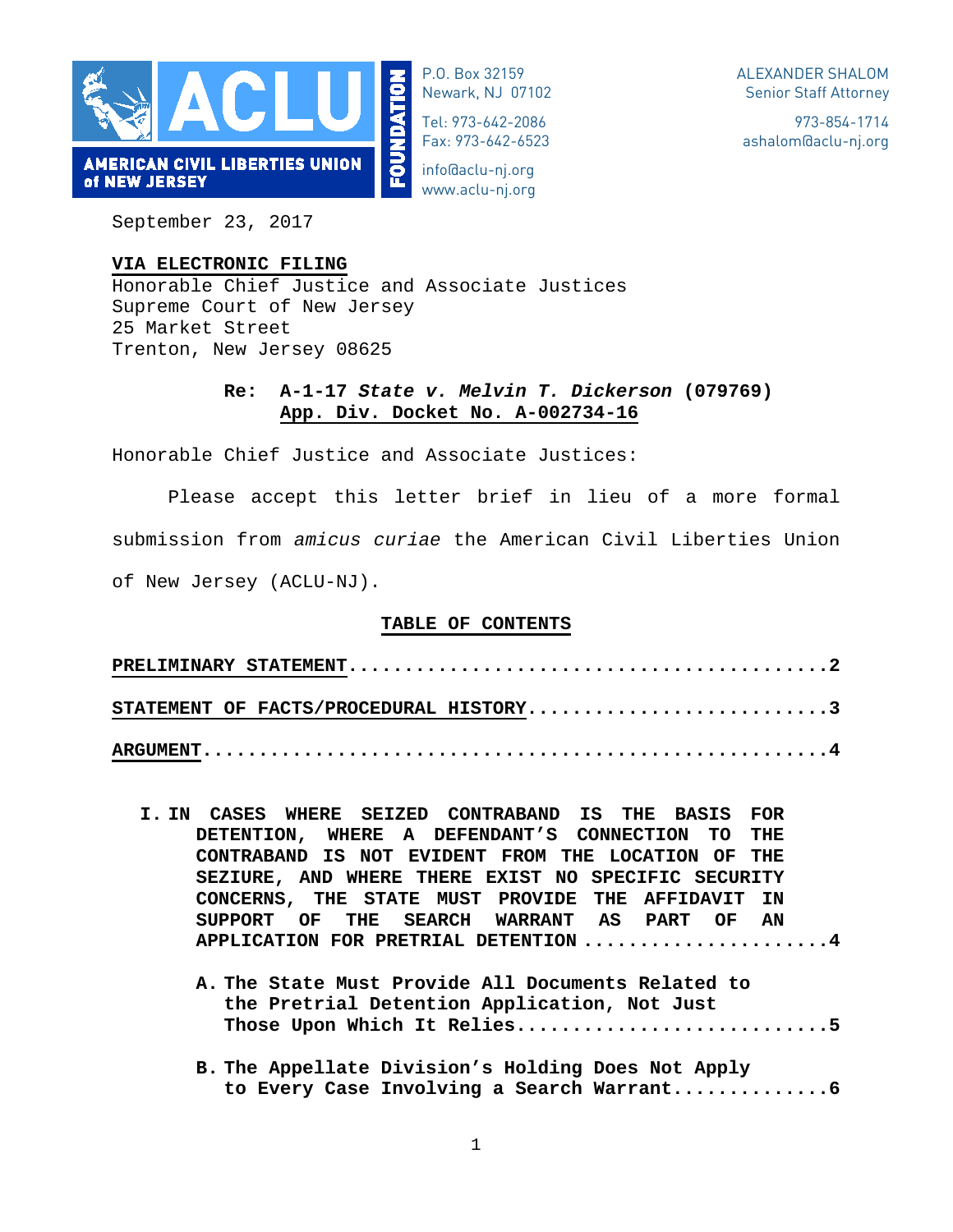| C. In Cases Where the State Has a Significant, |
|------------------------------------------------|
| Particularized Safety Concern, It Can Seek a   |
|                                                |
|                                                |

#### **PRELIMINARY STATEMENT**

The issue in the case is a simple one: can a court order that a presumptively innocent criminal defendant who has been arrested in his workplace be detained when his lawyer is denied any information regarding a connection between the defendant and the contraband seized there? The Court need not determine whether prosecutors must provide affidavits in support of search warrants in all cases. However, where police arrest a defendant in a place other than his home and where there is no evidence that contraband is found in a place making defendant's control over it plain, the affidavit must be disclosed. Without the affidavit in support of the search warrant in such cases, Defendant is denied the information required to ensure that detention hearings comport with due process.

In cases where there exist legitimate, specific security concerns that would arise if the information in the affidavit in support of the search warrant became available to the defendant, prosecutors have the opportunity to seek a protective order. Where no order is sought and where the evidence in the case does not make clear a connection between the defendant and the contraband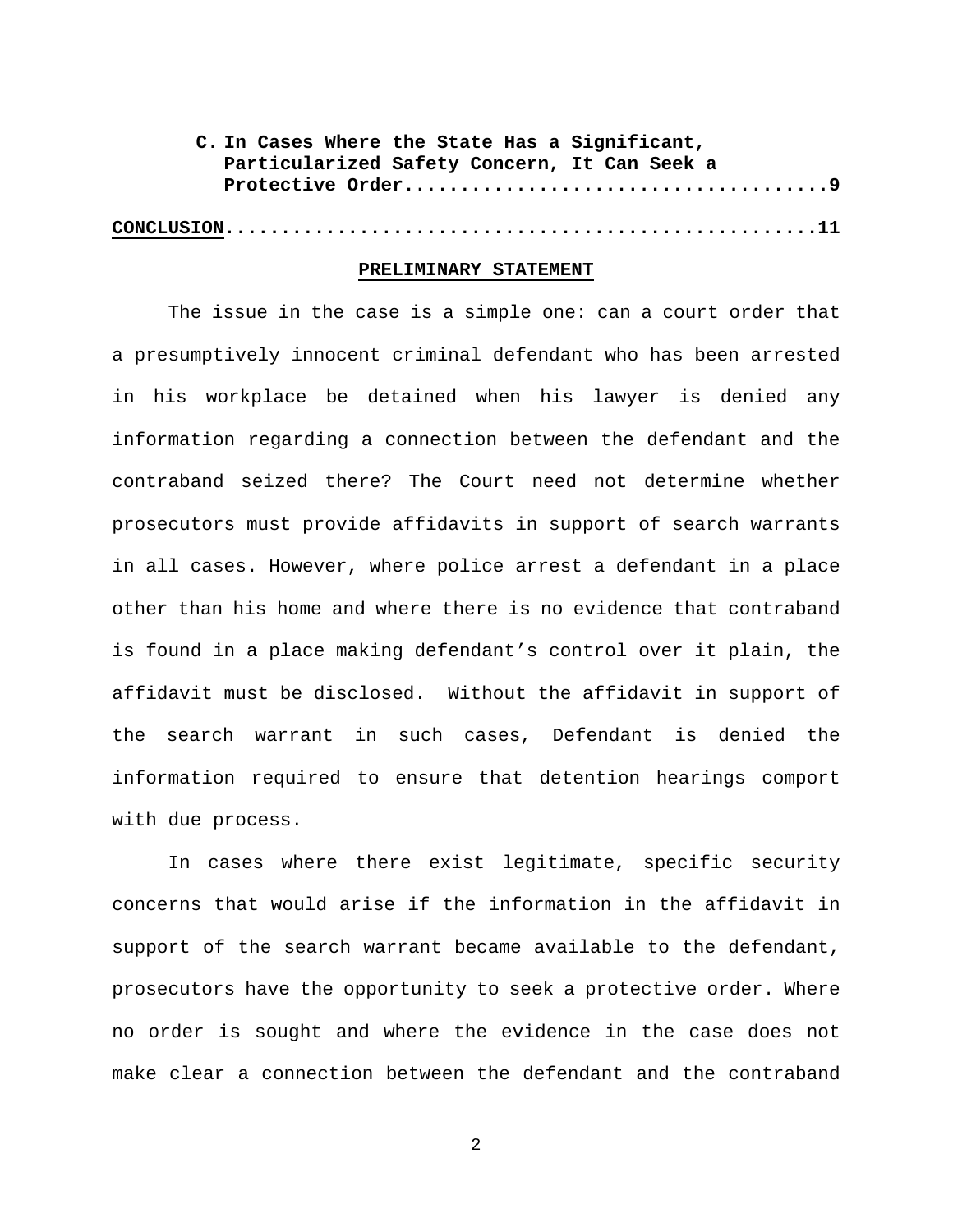(which is the basis for the pretrial detention motion), search warrant affidavits must be provided.

### **STATEMENT OF FACTS/PROCEDURAL HISTORY**

*Amicus curiae*, American Civil Liberties Union of New Jersey, relies on the procedural history and statement of facts contained within the unpublished Appellate Division opinion in this matter, *State v. Melvin T. Dickerson*, 2017 *N.J. Super. Unpub. LEXIS* 1617 (App. Div. July 5, 2017), with the following addition:

The trial court explained to the State that it could seek a protective order and the assistant prosecutor indicated that he understood, but believed the State could avoid production of the affidavit of probable cause altogether. 2T 14:10-24.[1](#page-2-0) After the Appellate Division's decision, the State sought Leave to Appeal, which this Court granted.

 $\overline{a}$ 

<span id="page-2-0"></span><sup>&</sup>lt;sup>1</sup> 2T refers to the transcript dated February 8, 2017. LTABr refers to the State's Brief seeking leave to appeal. SA refers to the State's appendix.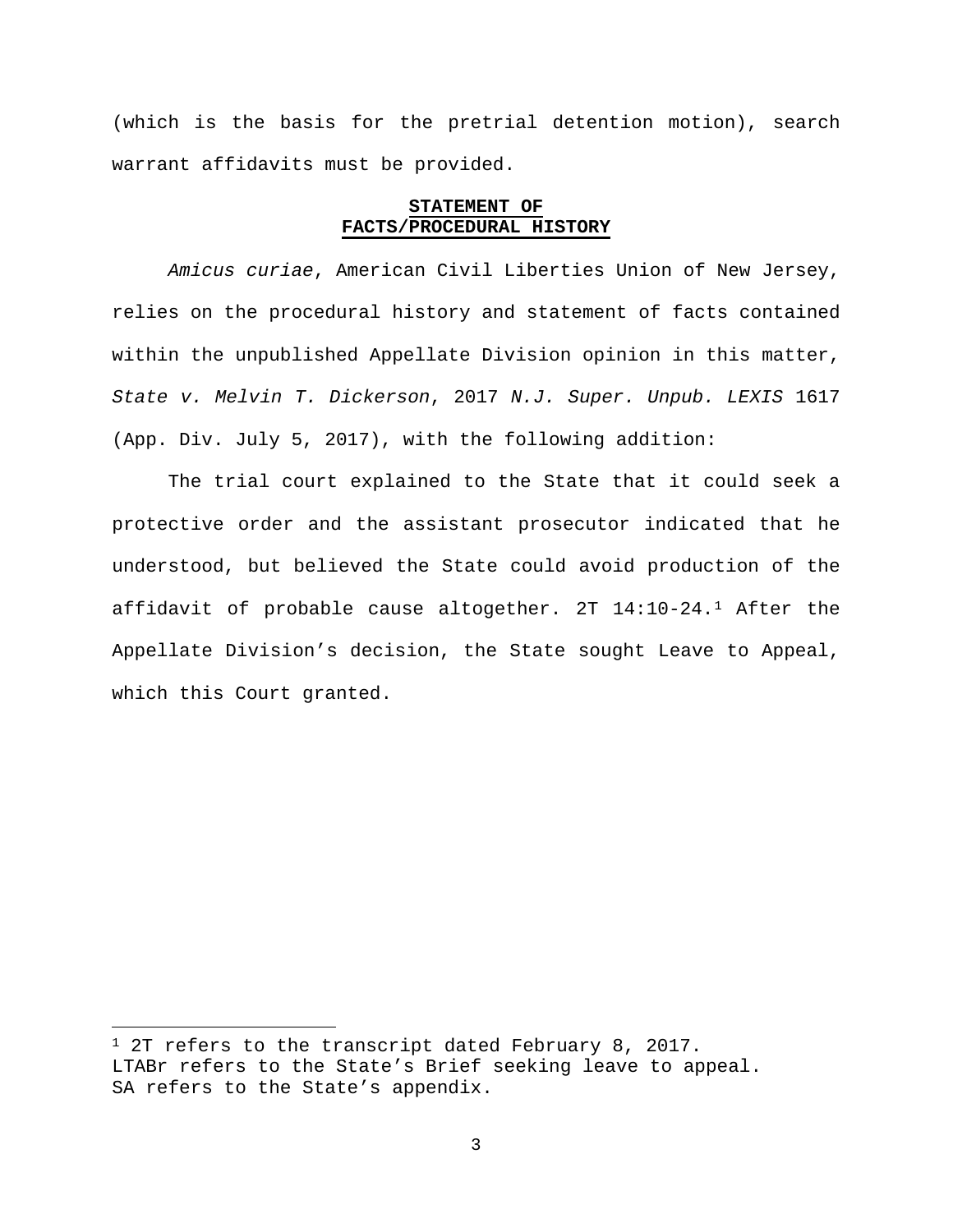#### **ARGUMENT**

**I. IN CASES WHERE SEIZED CONTRABAND IS THE BASIS FOR DETENTION, WHERE A DEFENDANT'S CONNECTION TO THE CONTRABAND IS NOT EVIDENT FROM THE LOCATION OF THE SEZIURE, AND WHERE THERE EXIST NO SPECIFIC SECURITY CONCERNS, THE STATE MUST PROVIDE THE AFFIDAVIT IN SUPPORT OF THE SEARCH WARRANT AS PART OF AN APPLICATION FOR PRETRIAL DETENTION.**

In asking the Court to review the scope of its discovery obligation in this case, the State reads the Court's decision in *State v. Robinson*, 229 *N.J.* 44 (2107) too narrowly and the Appellate Division's decision here too broadly. This Court has already determined that the State must turn over all documents "relating to the pretrial detention application" *id.*, not simply those documents on which it relies. That does not mean that the State must provide affidavits in support of search warrants in all cases. Indeed, in several sorts of cases (*e.g.*, where the information in the affidavit would not have an impact on the detention application because the evidence seized is not used in seeking detention or because the location of the seizure itself plainly establishes the nexus to defendant), the State can avoid providing the affidavits; in still other cases (where safety concerns exist), the State can obtain a protective order to prevent disclosure of certain information contained within the affidavit.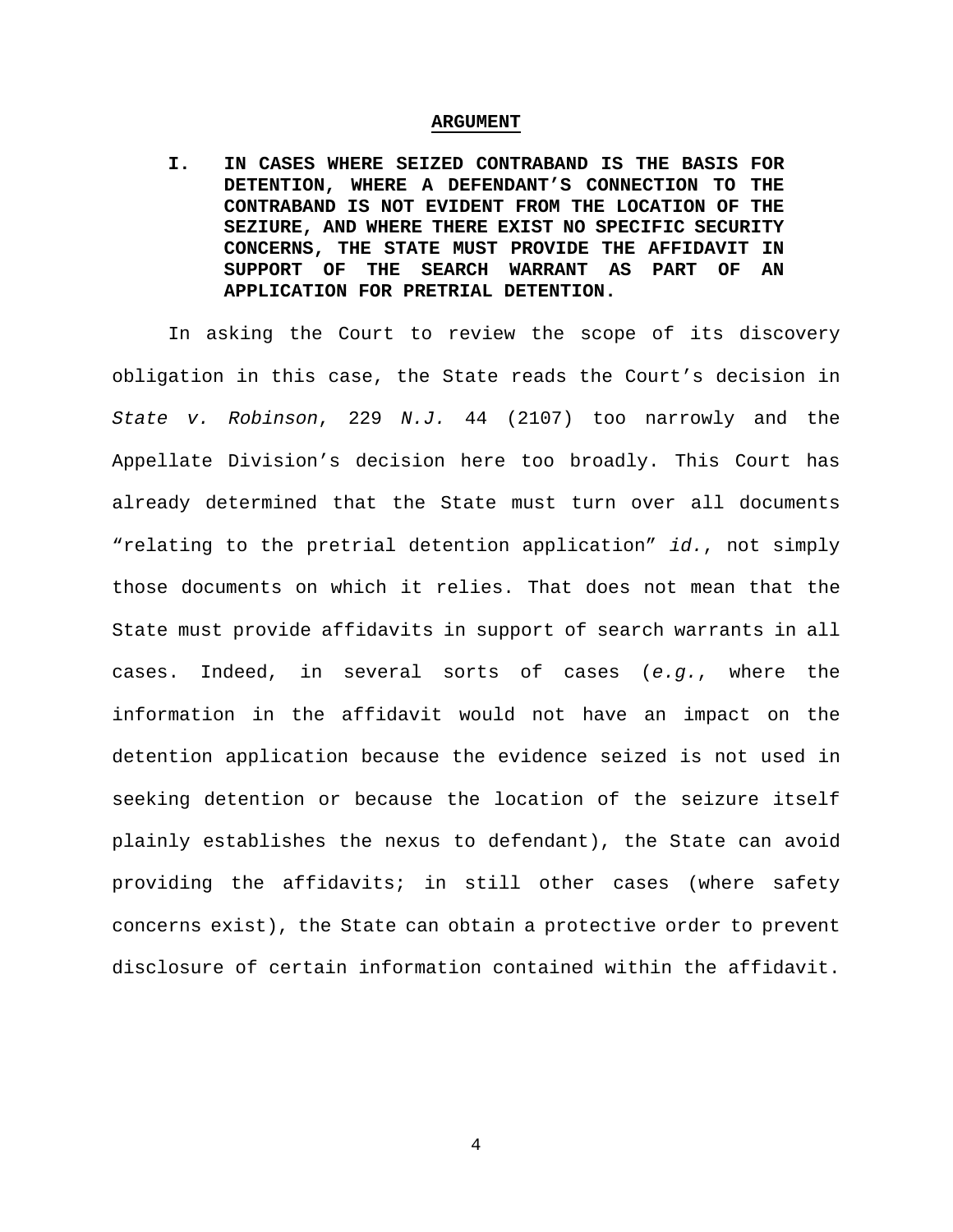# **A. The State Must Provide All Documents Related to the Pretrial Detention Application, Not Just Those Upon Which It Relies.**

It is now well established that "because the [Pretrial Justice Reform] Act calls for a determination of probable cause and an assessment of the risk of danger, flight, and obstruction, which may include consideration of the nature and circumstances of the offense and the weight of the evidence, discovery should likewise be keyed to both areas." *Robinson*, 229 *N.J.* 44, 69 (citing *N.J.S.A.*  $2A:162-18(a)(1); -19(e)(2); -20(a), (b)).$  Notwithstanding that, the State maintains the ability to circumscribe discovery based on limitations in its pretrial detention application. That is, if the State restricts the information contained in the affidavit of probable cause and the evidence presented at the pretrial detention hearing, it can likewise limit the discovery provided to only those documents related to the facts on which it relies.

However, the State cannot constrain the discovery provided to only those *pieces* of evidence upon which it relies. Where, as here, the basis of the State's pretrial detention motion is an allegation that the Defendant possessed certain contraband, it cannot simply pick and choose which pieces of evidence it wishes to use to prove possession. The Defendant is entitled to all documents and reports *relevant* to the claimed possession.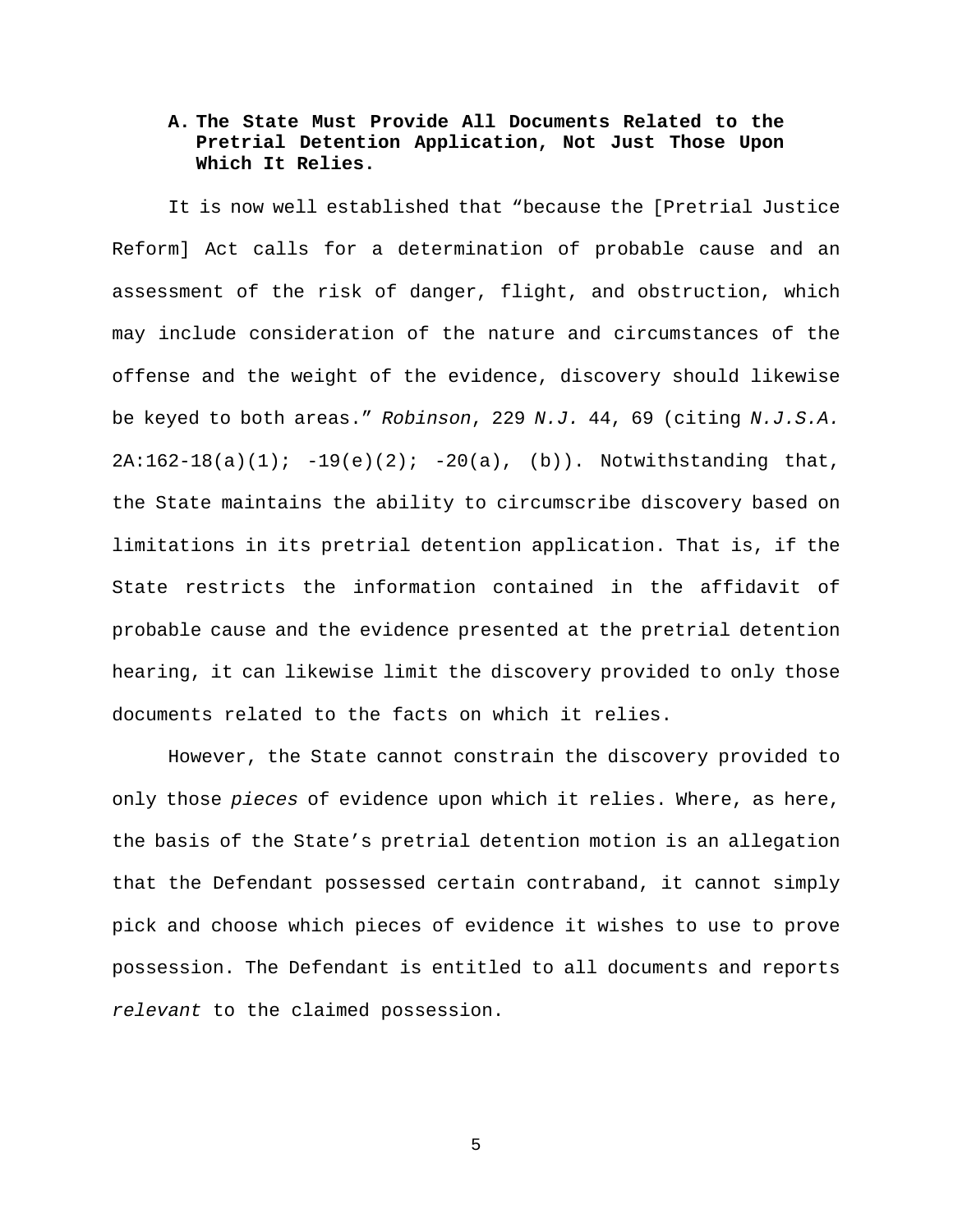## **B. The Appellate Division's Holding Does Not Apply to Every Case Involving a Search Warrant.**

The State suggests that the Appellate Division's determination that the State must provide the affidavit of probable cause would cause widespread disclosure of those affidavits. LTABr 7-8 ("This issue will uncertainly [sic] continue to reoccur on a regular basis throughout the State"). This is not so. Affidavits in support of search warrants are not generally provided as a mechanism to challenge the admissibility of seized contraband – the existence of a search warrant, which is presumptively valid (*State v. Jones*, 179 *N.J.* 377, 388 (2004)), suffices to achieve that purpose. Rather, they are provided to establish a nexus between the defendant and the contraband.

Neither Defendant's presence at the barbershop nor the location of the contraband within the barbershop constitutes sufficient evidence to either establish probable cause or justify detention. While the documents seized at the barbershop make clear – or, at a minimum, create probable cause – that Defendant has a connection to the barbershop, that alone is insufficient to show a nexus between Defendant and the contraband.

Law enforcement acknowledged that presence at the barbershop alone was insufficient to prove possession of the contraband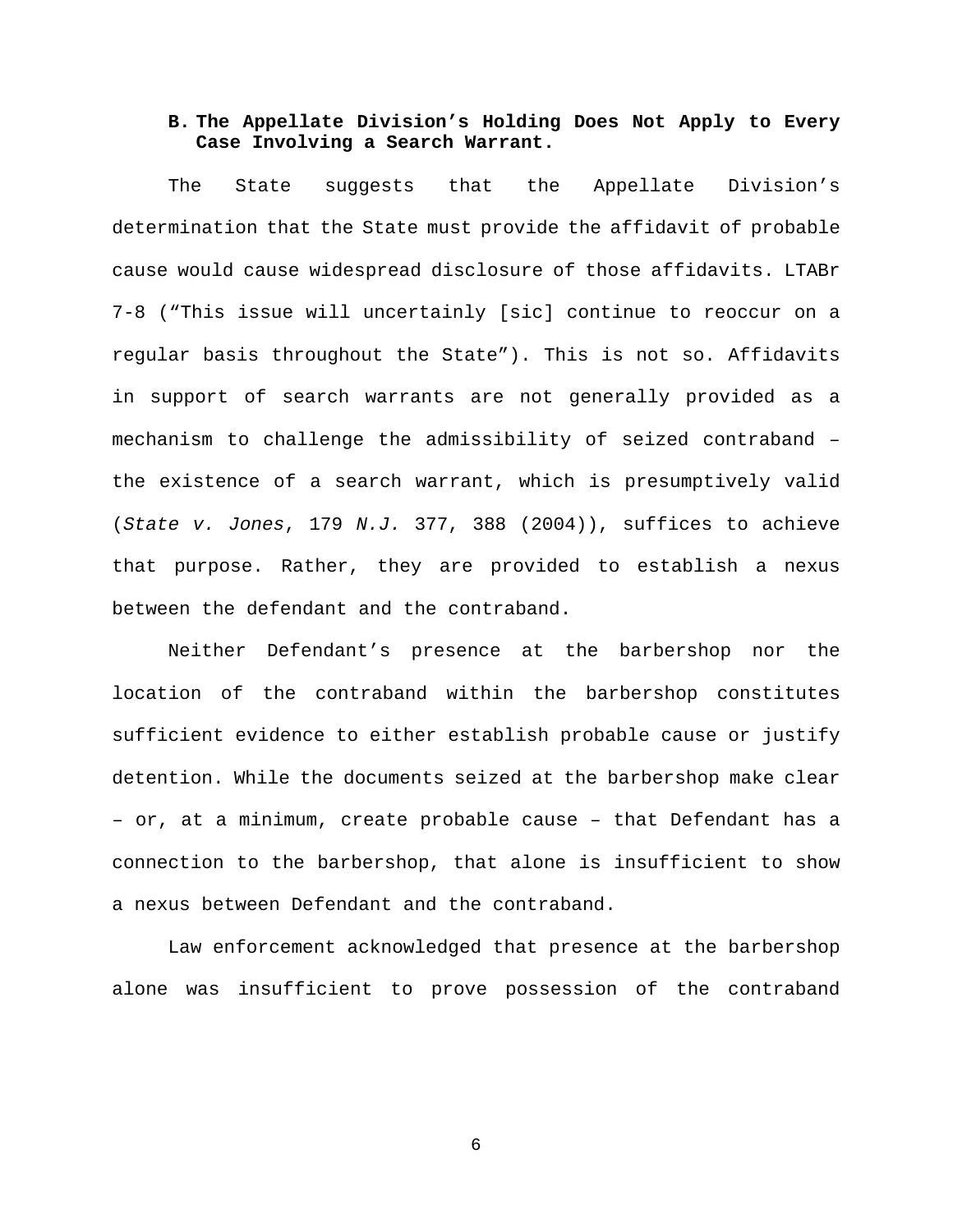contained there[2](#page-6-0) when officers released the two men found in the barbershop who indicated that they did not work there. *Dickerson,*  Slip Op. at 3. Employment alone cannot change the calculus, because the State provided no information indicating that the police found

 $\overline{\phantom{a}}$ 

<span id="page-6-0"></span> $2$  Not only does presence not necessarily prove possession, it does not always justify a search. Indeed, when police execute a search warrant, they cannot necessarily search (no less arrest) every person found on the premises. *Ybarra v. Illinois*, 444 *U.S.* 85, 92-93 (1979). Police must still have probable cause to search individuals present at the target location. *Id*. In some cases, however, mere presence at a target location provides the requisite<br>probable cause to sustain a search. Where a warrant is being probable cause to sustain a search. executed at a location that has been continuously used for selling drugs, unless there is an obvious, innocent explanation for the person's presence, courts have permitted searches of those present. *State in the Interest of L.Q.*, 236 *N.J. Super.* 464, 470- 71 (App. Div. 1989) (warrant that authorized search of those "reasonably believed to be connected with the said property and investigation" authorized "search all persons found on the premises other than those whose presence is innocently explainable on its face, such as a uniformed postman or utility meter reader"). As the Court explained in *State v. De Simone*, "[w]hether a search of a person present during the execution of a search warrant is authorized is a fact-sensitive determination: [T]he sufficiency of a warrant to search persons identified only by their presence at a specified place should depend upon the facts." 60 *N.J.* 319, 321- 322 (1972). *See also State v. Sims*, 75 *N.J*. 337, 351 (1978) (rejecting search of individuals found in an office at a service station suspected of hosting illegal gambling); *State v. Hall*, 253 *N.J. Super.* 84, 96-97 (Law Div. 1990) (suppressing the fruits of the search of a person who arrived at a house where police were executing a search warrant looking for evidence of drug distribution because the police failed to inquire about why he was at the house and, instead, immediately undertook a search); *State v. Carlino*, 373 *N.J. Super*. 377, 392-393 (App. Div. 2004) (allowing search where man appeared, after midnight, at a one-family home where a search warrant was being executed and upon seeing the police, became nervous and clutched a fanny pack he was wearing). Without the affidavit in support of the search warrant, there is no way to know whether police were even entitled to search everyone found at the barbershop.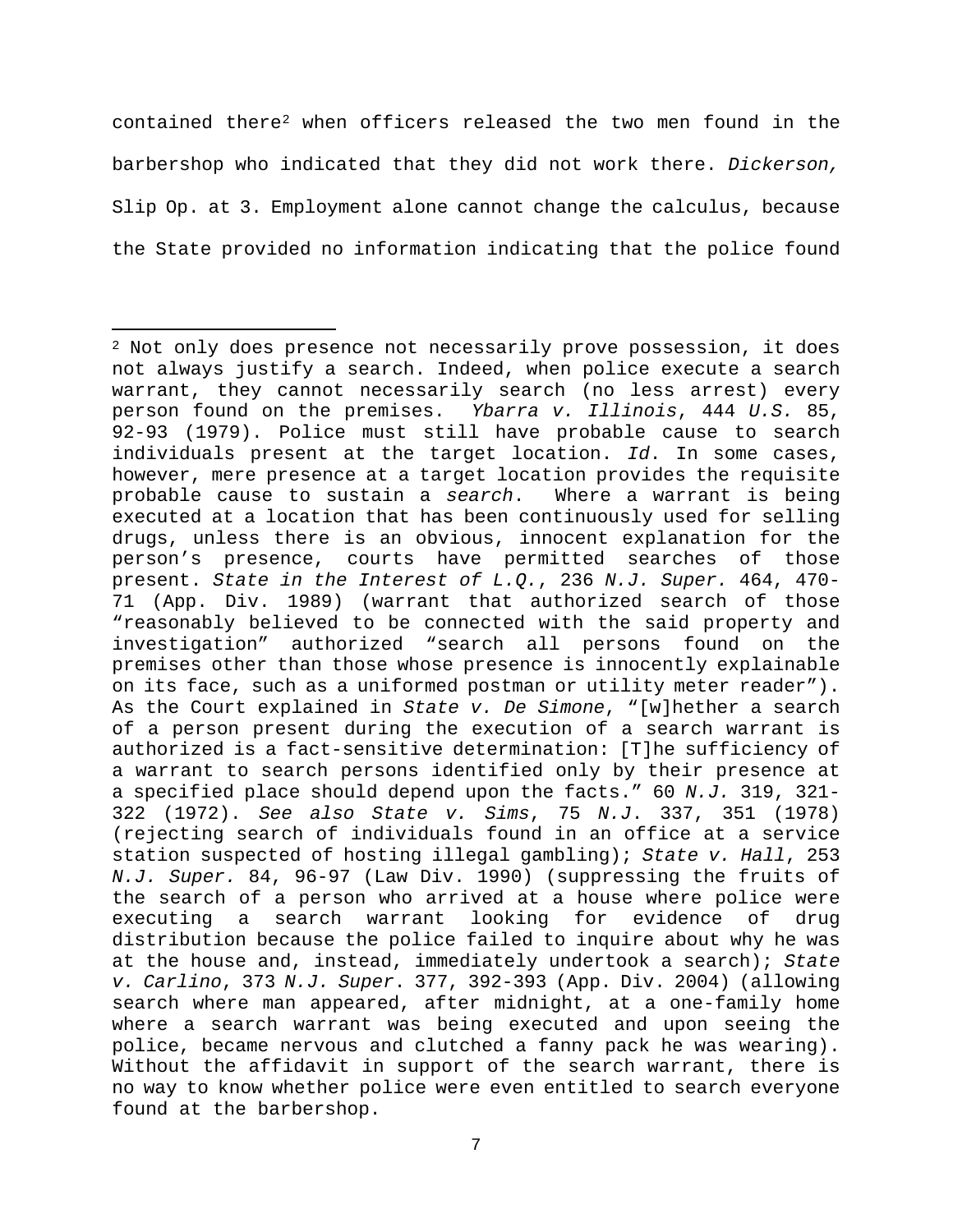contraband in a location that indicated that all employees necessarily knew about its existence. For example, if police found the guns sitting on a table in the employee lounge or in Defendant's private office, the State would have a persuasive argument that he must have known about their existence. On the other hand, if police found the guns hidden in bags, drawers, or lockers, a judge cannot impute such knowledge. In the present case, there exists no information about where the guns and drugs were found and therefore, without more, no connection can be made between Defendant and the contraband.

Despite the State's suggestion<sup>[3](#page-7-0)</sup> that it will need to turn over affidavits in many cases (LTABr 7-8), the Appellate Division's holding need only apply where the seizure of contraband serves as a basis for pretrial detention and the location of the seizure alone is insufficient to show a nexus between the defendant and the contraband. There are several situations where the State would not be obligated to turn over an affidavit in support of a search warrant in advance of a pretrial detention hearing.<sup>[4](#page-7-1)</sup> For example,

l

<span id="page-7-0"></span><sup>3</sup> The County Prosecutor's Association has indicated that it will make a similar argument in its *amicus curiae* brief. *See*  Certification in Support of the County Prosecutors Association of New Jersey's Motion to Appear as *Amicus Curiae*, dated September 18, 2017.

<span id="page-7-1"></span><sup>&</sup>lt;sup>4</sup> If, however, the affidavit indicated that the target of the search warrant was someone other than the defendant in the case, the affidavit would be exculpatory and disclosure would be required pursuant to  $R. 3:4-2(c)(1)(B)$ , which commands that "[a]ll exculpatory evidence must be disclosed."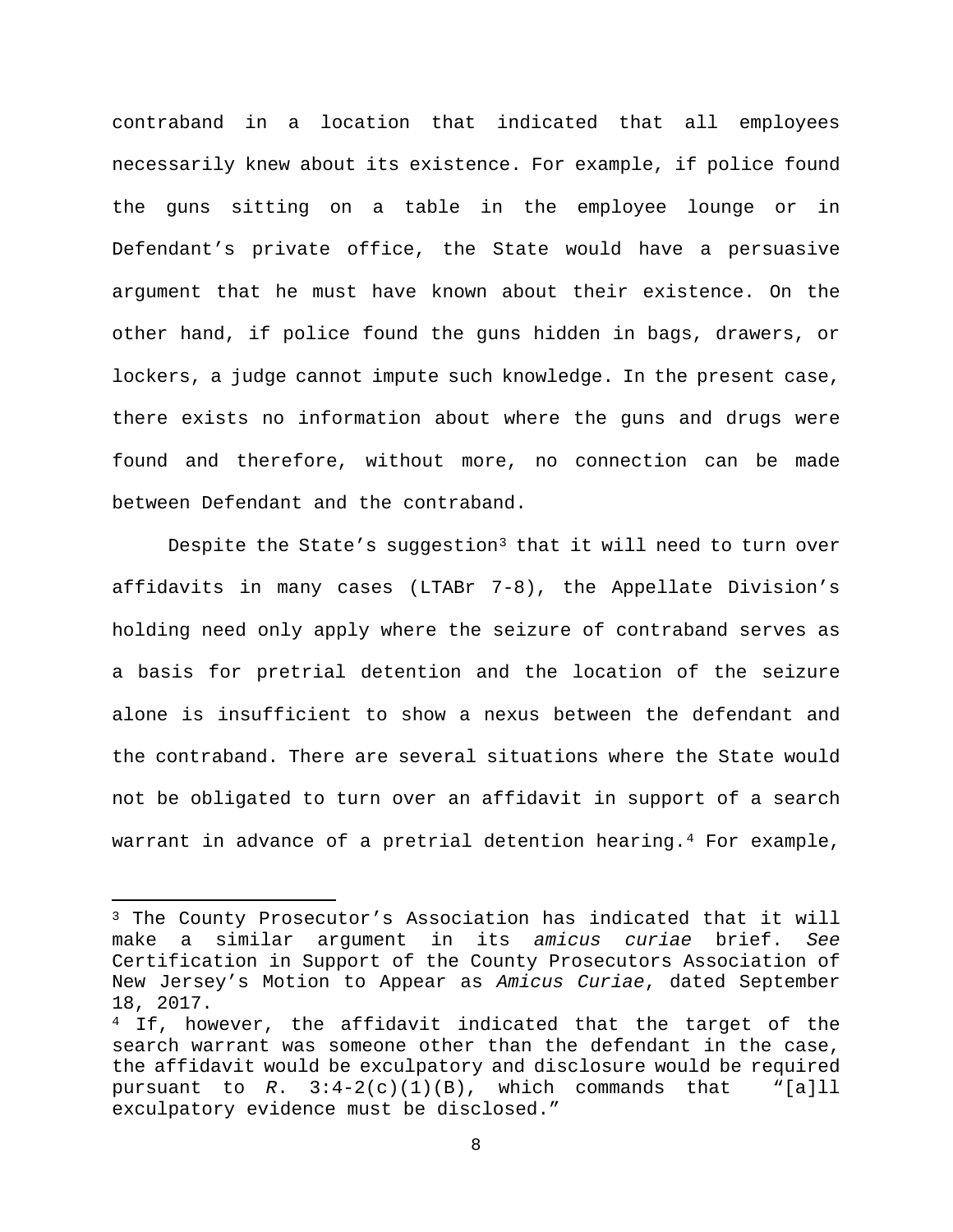assume that based on eyewitness statements or DNA evidence found at the crime scene law enforcement suspected a person of participation in a murder. If police then obtained a search warrant for that person's home, arrested defendant, and seized contraband, prosecutors could withhold the search warrant as long as they did not seek detention based on items that police seized during the execution of the search warrant.

Alternatively, if police obtained a search warrant for a room in a boarding house associated with a particular person and found contraband in that room, the facts contained in the affidavit in support of the search warrant would not need to be disclosed at the pretrial detention stage (this situation is most akin the facts in *State v. Daniels*, upon which the State relies. *See* LTABr 9-10, citing SA 1-5.). The State could likewise withhold the affidavit in support of the search warrant in cases where the contraband that forms the basis for the pretrial detention motion is found on the defendant's person. In those cases, the nexus between the defendant and the contraband is clear. Here, it was not.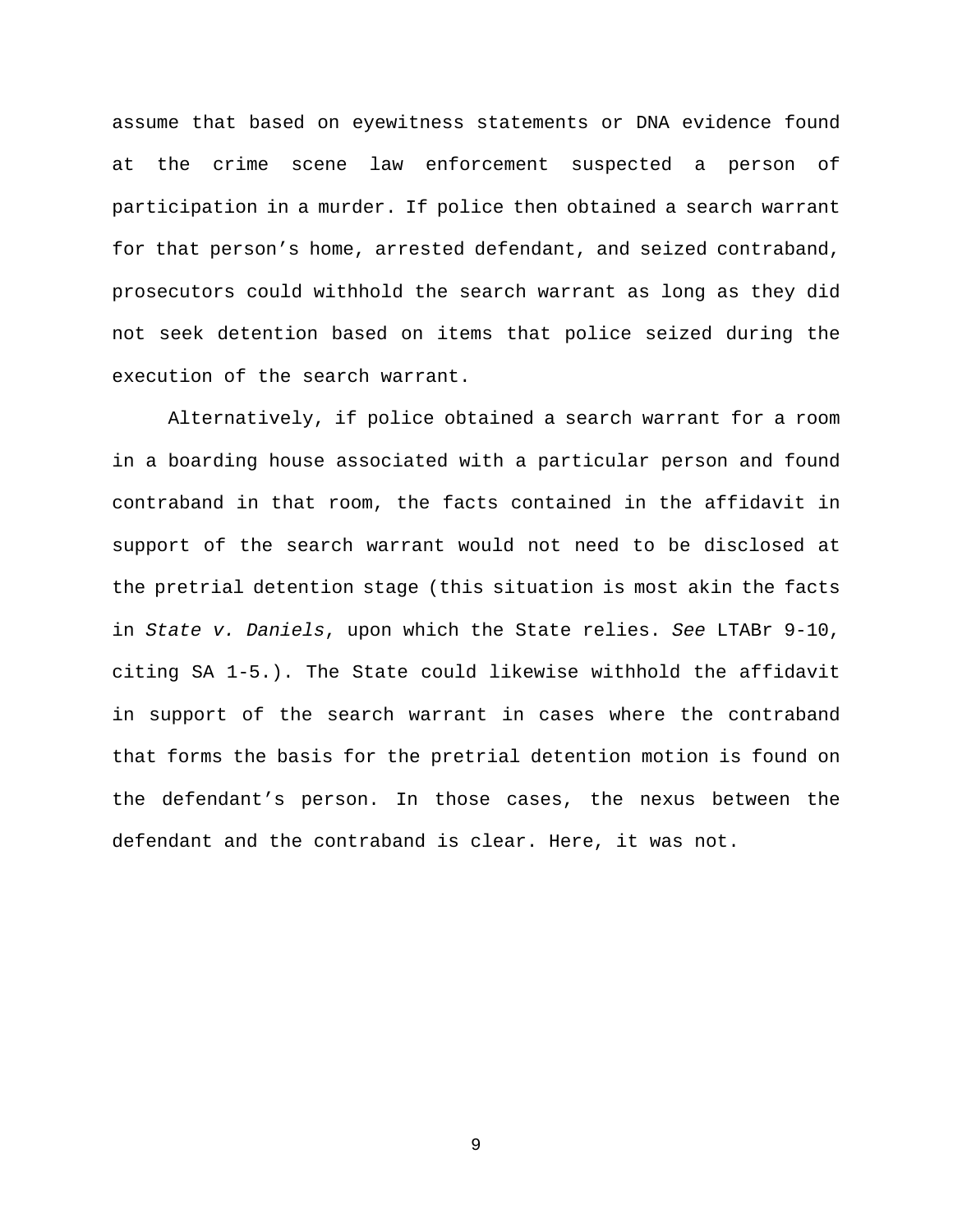# **C. In Cases Where the State Has a Significant, Particularized Safety Concern, It Can Seek a Protective Order.**

The State contends that requiring the provision of affidavits in support of search warrants "carries safety concerns." LTABr 12. In some cases that may be true, but not in this one. Prosecutors have the ability to "apply for a protective order to redact, delay, or withhold the disclosure of materials that would expose witnesses and others to harm, hinder or jeopardize ongoing investigations or prosecutions, undermine the secrecy of informants and confidential information which the law recognizes, or compromise some other legitimate interest." *State in Interest of N.H.*, 226 *N.J.* 242, 256 (2016) (citing *R*. 3:13-3(a)(1), (e)(1)).

The State was aware of the availability of protective orders, but explicitly chose not to seek one. 2T 14:22-23. After the trial court provided a lengthy explanation of availability of protective orders to address safety concerns (*id.* at 12:13-14:17), the prosecutor explained that "this is not a matter of we want to redact this, we want to withhold this." *Id.* at 14:22-23. Additionally, as the Appellate Division noted, "the production of the search warrant without a companion application for a protective order demonstrates that, in this case, there were no confidentiality concerns." *Dickerson*, Slip Op. at 14. Thus, to whatever extent the safety concerns raised by the State are applicable to some cases involving search warrants they are not